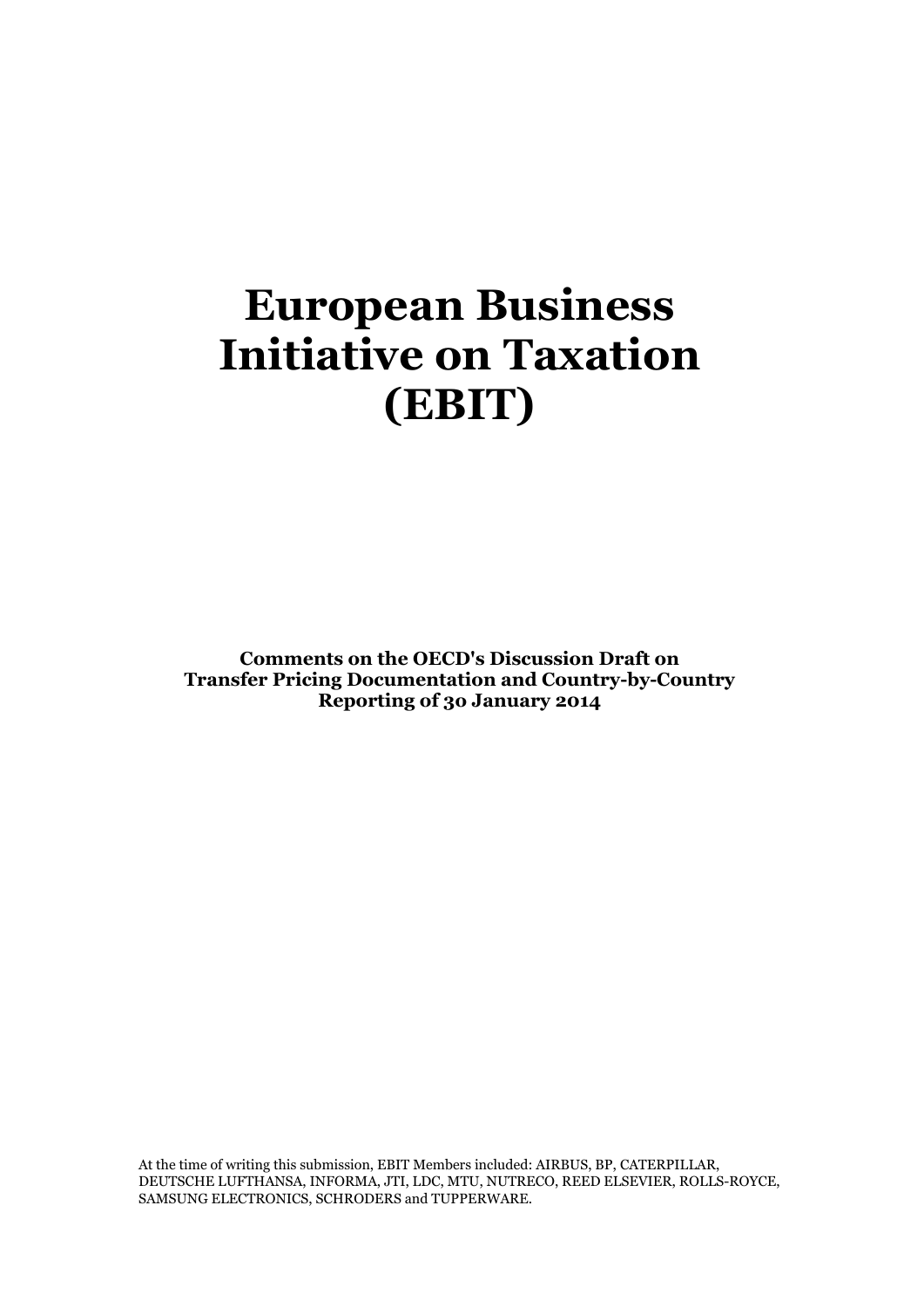#### **EBIT Comments on the OECD's 30 January 2014 Discussion Draft on TPD and CBCR**

Pascal Saint-Amans Director Centre for Tax Policy and Administration **OECD** 2, rue André Pascal 75016 Paris FRANCE

Brussels, 21 February 2014

Dear Pascal,

EBIT welcomes this opportunity to provide comments to the OECD on the Discussion Draft on Transfer Pricing Documentation and Country-by-Country Reporting (CBCR) which was released on 30 January 2014.

# **General Comments**

EBIT notes the originally stated intention in the OECD White Paper of 30 July 2013:

- To make transfer pricing compliance simpler and more streamlined; and
- To enable the tax authorities to more effectively assess transfer pricing risk.

In our 31 October 2013 EBIT submission to the OECD for the purposes of the 12-13 November 2013 consultation meeting in Paris, EBIT already welcomed this dual approach. In our paper we asked the OECD for clarification of the sudden addition of the rather openended yet crucial phrase for business: "for risk assessment and **other purposes**" to the OECD's Memorandum on Transfer Pricing Documentation and Country-by-Country Reporting dated 3 October 2013. *(emphasis added)*

The primary purpose of CBCR should indeed be to assess transfer pricing risk. However, we wish to express our grave concerns about the "other purposes" for which the CBCR data would be used and, importantly, the apparent "scope creep" in the OECD's latest Discussion Draft, for instance as evidenced in the 3rd paragraph of the Introduction Box on page 1:

"As the call to develop a common template for country-by-country reporting to tax authorities did not specifically limit the application of country-by-country reporting to transfer pricing administration, the OECD will be giving further consideration to whether information relevant to other aspects of tax administration and the BEPS Action Plan should also be included in the common template."

In our view the OECD have missed the mark with these very detailed proposals in the Discussion Draft: rather than create something that supports a proportionate and pragmatic assessment of tax risk related to Transfer Pricing with a simpler set of compliance requirements, the OECD appear to be proposing something which is significantly broader in scope thereby creating a burdensome new set of compliance requirements. This in our view also seems to go against the spirit of the OECD's work on Cooperative Compliance.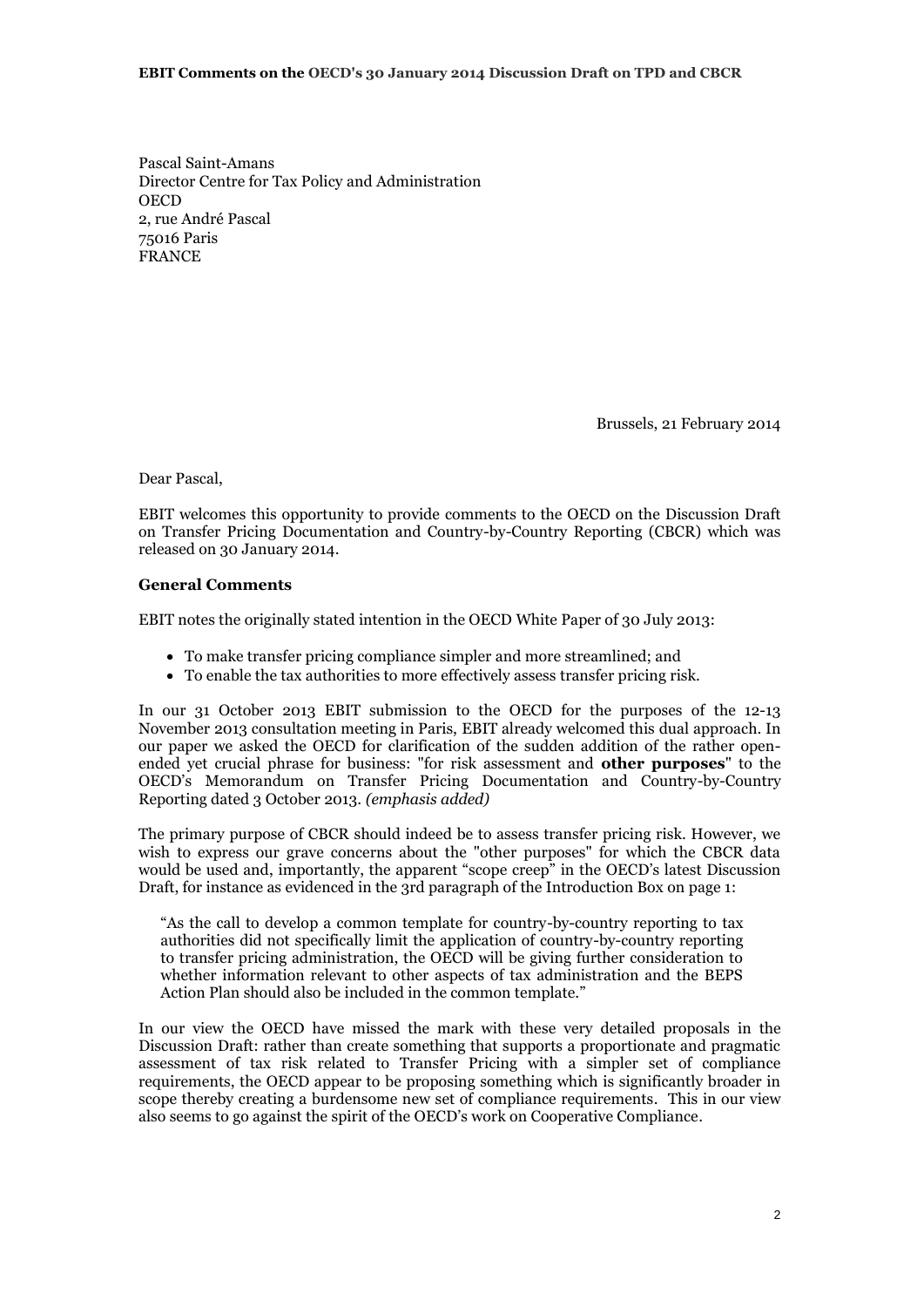EBIT wants to remind the OECD in this respect of the wording of BEPS Action 13, of which the CBCR template forms an integral part:

*"Develop rules regarding transfer pricing documentation to enhance transparency for tax administration, taking into consideration the compliance costs for business. The rules to be developed will include a requirement that MNE's provide all relevant governments with needed information on their global allocation of the income, economic activity and taxes paid among countries according to a common template" (emphasis added)*

EBIT also wishes to draw the OECD's attention to paragraph 25 of the Lough Erne G8 final communiqué which states:

*"Comprehensive and relevant information on the financial position of multinational enterprises aids all tax administrations effectively to identify and assess tax risks."(emphasis added)*

EBIT notes in particular that both the OECD BEPS Action Plan and the Lough Erne G8 final communiqué were subsequently endorsed by the G20 leaders and finance ministers in Saint-Petersburg.

EBIT also notes that Peter Steeds of UK HMRC (and member of OECD Working Party 6) stated in a speech on 10 February 2014 that the content of the Discussion Draft went beyond what governments need for Transfer Pricing risk assessment. This seems to EBIT to be a fundamental question for the OECD to address.

An important point for EBIT in this debate is to know whether the OECD have any specific recommendations to reduce the Transfer Pricing Documentation burden, and if so, what are these specific recommendations?

#### **B.1. Transfer pricing risk assessment**

*Re: Comments requested by the OECD as to whether work on BEPS Action 13 should include development of additional standard forms and questionnaires beyond the CBCR template.* 

For the above mentioned reasons, EBIT respectfully asks the OECD to adhere to the guidance and direction provided to the OECD by the G8 and G20 leaders. This means that work on BEPS Action 13 should be restricted and not include development of additional standard forms and questionnaires beyond the CBCR template for Transfer Pricing risk assessment purposes. The initial form and data should be high level only. Additional data can be provided based on subsequent request and depending on the circumstances of individual tax payers.

#### *Comments are also requested regarding the circumstances in which it might be appropriate for tax authorities to share their risk assessment with taxpayers.*

In general, EBIT fully supports the OECD's ongoing work on Cooperative Compliance aimed at fundamentally improving mutual trust and transparency between taxpayers and tax authorities. Importantly, Cooperative Compliance prescribes, as per the OECD FTA's 2008 study, on the one hand, that tax authorities need to be *commercially aware*, *impartial*, *proportionate* in their responses, *open* about their position on key issues and *responsive,*  and, on the other hand, that taxpayers / MNEs must provide *disclosure* and *transparency*.

EBIT therefore considers it to be appropriate and welcomes that the Head Office (or other) tax authority share their (CBCR informed) risk assessment with taxpayers. This will further help to differentiate between low risk and*/*or compliant taxpayers and others, such that the future compliance burden might be reduced in respect of those taxpayers who can demonstrate a strong compliance record and/or fall within a low risk category.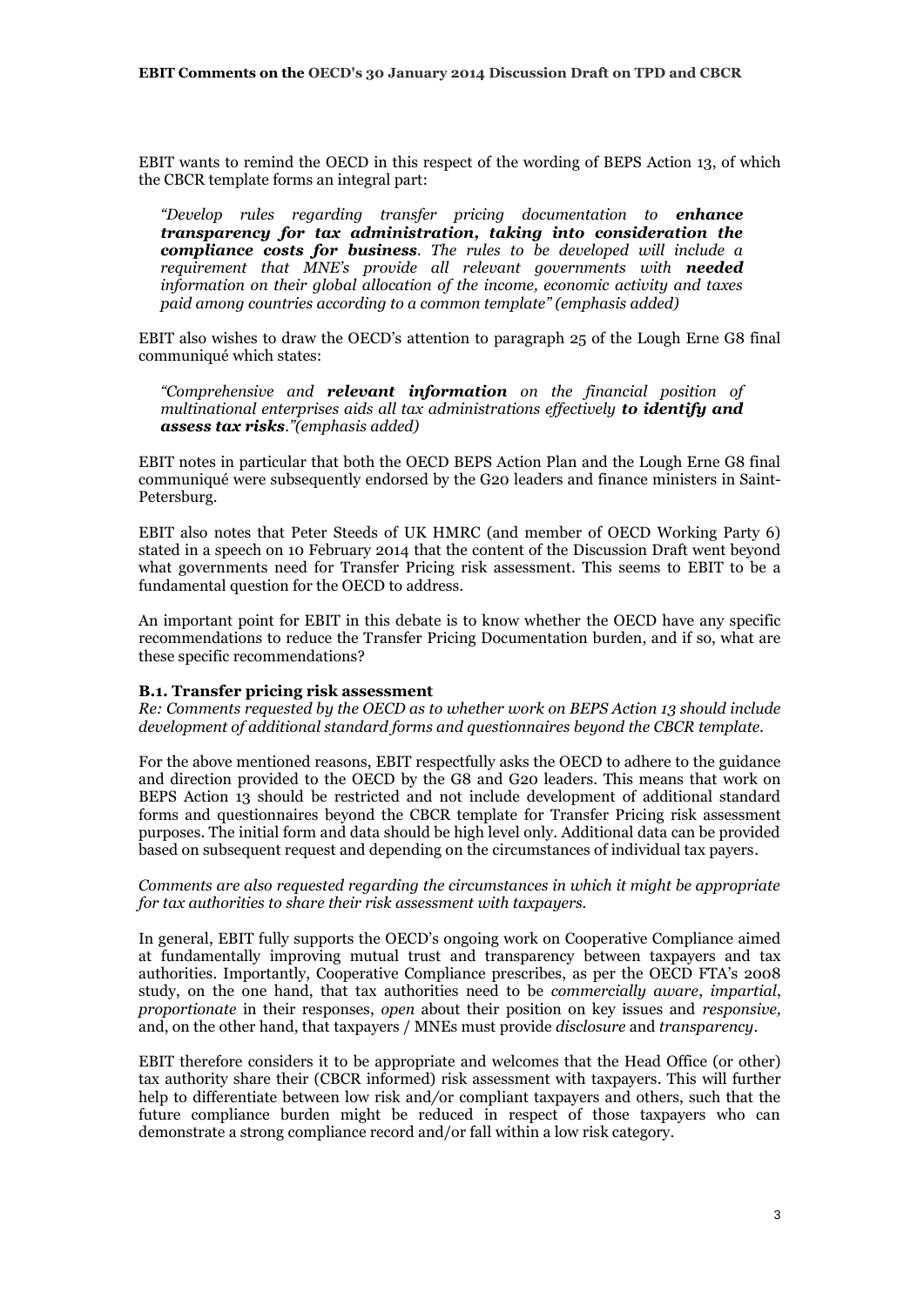## *B.3. Transfer pricing audit*

*Comments are specifically requested on the appropriate scope and nature of possible rules relating to the production of information and documents in the possession of associated enterprises outside the jurisdiction requesting the information.*

First of all, EBIT notes that 64 countries are now signatories to the 2007 Convention on Mutual Administrative Assistance in Tax Matters, including the UK and the US, so any CBCR template/Master file information will be available (normally) to a minimum of 64 countries, and with e.g. the UK (130+ comprehensive tax treaties and 20+ TIEAs) probably 150+ countries. So, in our view, with confidentiality a major concern, tax administrations should only be provided with legally required data that is relevant to the activities in their jurisdiction. This means the CBCR template should be enacted domestically as a legal requirement.

Secondly, whilst taxpayers should make reasonable efforts to provide complete and adequate Transfer Pricing Documentation, tax administrations should exploit existing international information exchange mechanisms, in order to obtain all the relevant information they need in the possession of associated enterprises located outside their jurisdictions for conducting Transfer Pricing audits and risk assessments. However, this should not result in an excessive burden imposed on taxpayers and should be done in the spirit of the OECD's framework of Cooperative Compliance.

EBIT welcomes the further development of efficient and effective exchange of information of the needed information that is important to tax administrations, in particular efforts by the OECD and the EU to create one global automatic exchange of information (AEOI) standard.

#### **C. A two-tiered approach to transfer pricing documentation**

#### *C.1. Master file*

*Comments are requested as to whether preparation of the master file should be undertaken on a line of business or entity wide basis. Consideration should be given to the level of flexibility that can be accommodated in terms of sharing different business line information among relevant countries. Consideration should also be given to how governments could ensure that the master file covers all MNE income and activities if line of business reporting is permitted.*

EBIT welcomes the combined approach of the Master file and local files. However, EBIT would urge the OECD to step up their efforts at developing a truly common, multijurisdictional and global template and to not apparently try to reinvent the wheel here but look seriously at existing best practices. EBIT believes that the EU's (optional) JTPF Master file approach (Code of Conduct on Transfer Pricing Documentation for Associated Enterprises in the European Union - EUTPD) is the figurative elephant in the room and is particularly suitable to act as a best practice example and the preferred starting point for the OECD because it works well in practice.

There should be flexibility for taxpayers to adopt either line of business or an entity approach – whatever works best in their specific circumstances.

EBIT believes that tax authorities should be provided with relevant data only and that flexibility, reflecting the differences between MNEs and their ability to provide information in a form that best describes their businesses, and in a proportionate manner, will be key.

*Should the country-by-country report be part of the master file or should it be a completely separate document?*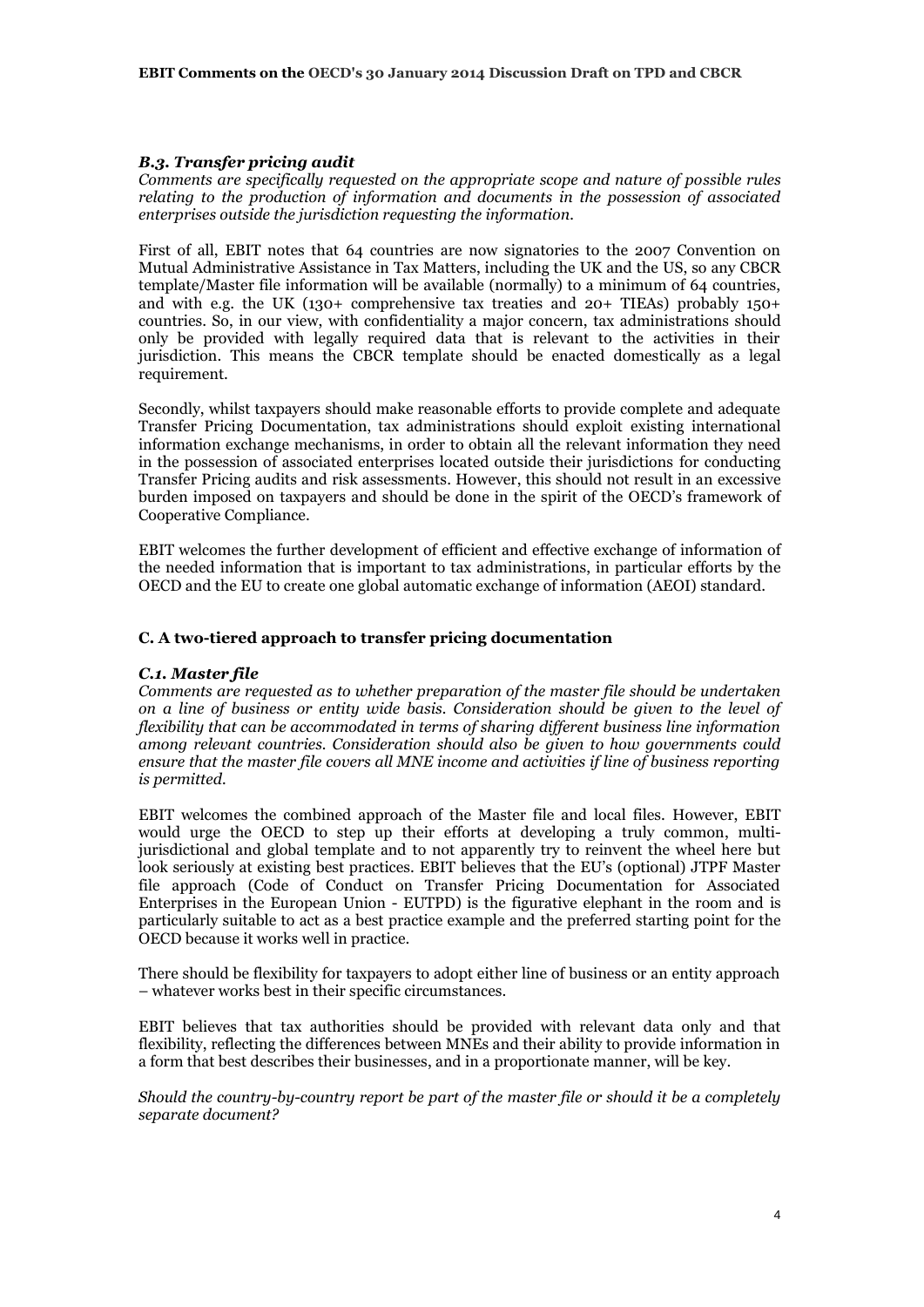EBIT considers that the CBCR template should not be part of the Transfer Pricing Master file but should be held as a separate document which is completed and filed with the tax authority dealing with the parent company of the MNE.

*Should the country-by-country template be compiled using "bottom-up" reporting from local statutory accounts as in the current draft, or should it require (or permit) a "topdown" allocation of the MNE group's consolidated income among countries? What are the additional systems requirements and compliance costs, if any, that would need to be taken into account for either the "bottom-up" or "top-down" approach?* 

EBIT considers that the different systems, organisations and processes of MNEs are such that it is impossible to achieve a consensus on whether top-down or bottom-up is "better". Data should be capable of being provided out of existing systems to minimise incremental compliance costs, i.e. maximise the use of existing data sources. EBIT therefore strongly believes that the only OECD recommendation must be, on this specific issue and on all other aspects of CBCR, that a significant level of flexibility and optionality is essential.

*Should the country-by-country template be prepared on an entity by entity basis as in the current draft or should it require separate individual country consolidations reporting one aggregate revenue and income number per country if the "bottom-up" approach is used? Those suggesting top-down reporting usually suggest reporting one aggregate revenue and*  income number per country. In responding, commenters should understand that it is the *tentative view of WP6 that to be useful, top-down reporting would need to reflect revenue and earnings attributable to cross-border transactions between associated enterprises but eliminate revenue and transactions between group entities within the same country. Would a requirement for separate individual country consolidations impose significant additional burdens on taxpayers? What additional guidance would be required regarding source and characterization of income and allocation of costs to permit consistent country-by-country reporting under a top-down model?*

EBIT reiterates that the purpose of the CBCR-template is to provide a high level overview for the purposes of a Transfer Pricing risk assessment – the emphasis should therefore be kept on maintaining simplicity. A requirement for additional in country consolidations would likely create significant amounts of additional cost. We wonder however whether the OECD anticipates consistency between taxpayers or within taxpayers, even though it seems to us that the former could not be achieved?

EBIT recognises that following a risk based assessment, a tax authority may in some circumstances wish to drill down to a specific entity level. However, we stress that this should be part of the audit process rather than a supplementary data request in respect of the CBCR submission.

If a top-down approach is followed from the group consolidation system the data will have been compiled in a consistent manner under IFRS principles, in the same currency and for the same reporting period. Data derived from a bottom-up exercise in different currencies, for different periods, under different accounting bases, potentially based on a mix of audited stats and unaudited management accounts is unlikely to be capable of being compared on a country-by-country basis.

To include entity level information will impose an onerous compliance cost on an MNE and a question to pose to the tax authorities is of what use will for big MNE's 1000 plus lines of data serve?

EBIT considers that the bottom-line for the CBCR-template is that it should provide tax administrations with a meaningful set of data which is comparable. We reiterate that the CBCR-template is only intended to allow for a comparison within MNEs as a function of the big picture transfer pricing risk assessment.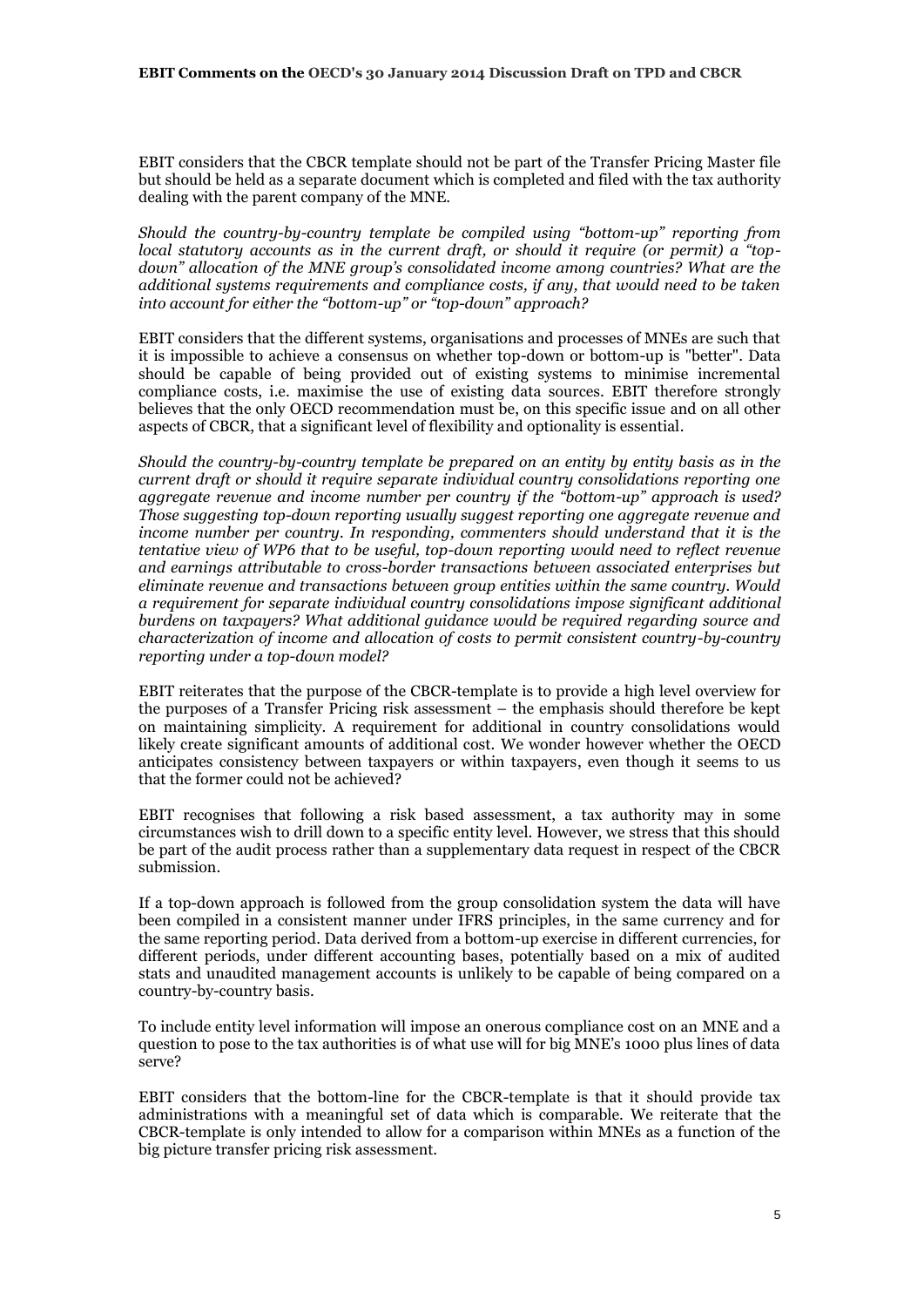#### **EBIT Comments on the OECD's 30 January 2014 Discussion Draft on TPD and CBCR**

*Should the country-by-country template require one aggregate number for corporate income tax paid on a cash or due basis per country?* 

The CBCR-template should require one number for cash taxes paid per country as this is the basis on which MNE pay their taxes worldwide. Apportionment of a group payment based on the Pre-Tax Profit of each entity is artificial and does not reflect the actual taxable profit for each entity that can be significantly different e.g. due to the availability of tax depreciation.

The tax charge should not generally be used as this will include both current and deferred taxes, plus prior year adjustments and true ups. The tax charge will not enable the user of the data to see clearly and quickly what has been paid in each country in any one year.

However, whilst we consider that cash tax reporting for CBCR is probably the most appropriate method and least difficult approach for most businesses, some groups/sectors may feel that their position can only be properly understood on a tax charge basis (i.e. including deferred tax), and would like the option to report on a charge basis, possibly as an additional voluntary step.

## *Should the country-by-country template require the reporting of withholding tax paid?*

First of all, the taxes reported in the CBCR-template should be those that are relevant to the high level assessment of potential Transfer Pricing risk otherwise the purpose of the CBCRtemplate is defeated.

Secondly, if reporting is to be simplified for MNEs, any reporting requirement should not extend beyond income taxes (national and to other levels of government) and withholding taxes.

Withholding taxes might be reported from both a payer's and recipient's perspective to reflect any double tax relief that could impact the amount of domestic tax paid by the recipient. With regard to the discussion on whether taxes should be reported on a cash or accrual basis, EBIT believes that taxes actually paid would be the simplest initial measure and provide most consistency. However, this is not without some degree of complexity since not all taxes will be paid within the relevant accounting period. A measure that it is based on the current tax charge in the accounts might provide a more consistent picture. Where there is a significant difference between taxes paid and taxes accrued (i.e. including deferred taxes), a taxpayer may choose to provide a brief supplementary explanation, e.g. due to book/tax depreciation differences. Moreover if the accrual basis is used there needs to be some discussion around what GAAP basis should be used, which will link with other consultation about currency and use of consolidated reporting. It should also be noted that readily available parent company GAAP numbers could include other country income taxes arising (especially for US groups) so will not give a good picture of local taxes.

### *Would a requirement for reporting withholding tax paid impose significant additional burdens on taxpayers?*

This could create a significant additional burden depending on the systems configurations of an individual MNE. For example, for some it may require a separate data collection exercise. At the same time, in order to provide a useful and relatively complete reporting overview to the tax administrations, and also for double tax relief related purposes if the amounts paid were considerable, we believe that any potentially significant amounts of withholding tax paid would have to be included.

*Should reporting of aggregate cross-border payments between associated enterprises be required? If so at what level of detail? Would a requirement for reporting intra-group payments of royalties, interest and service fees impose significant additional burdens on taxpayers?*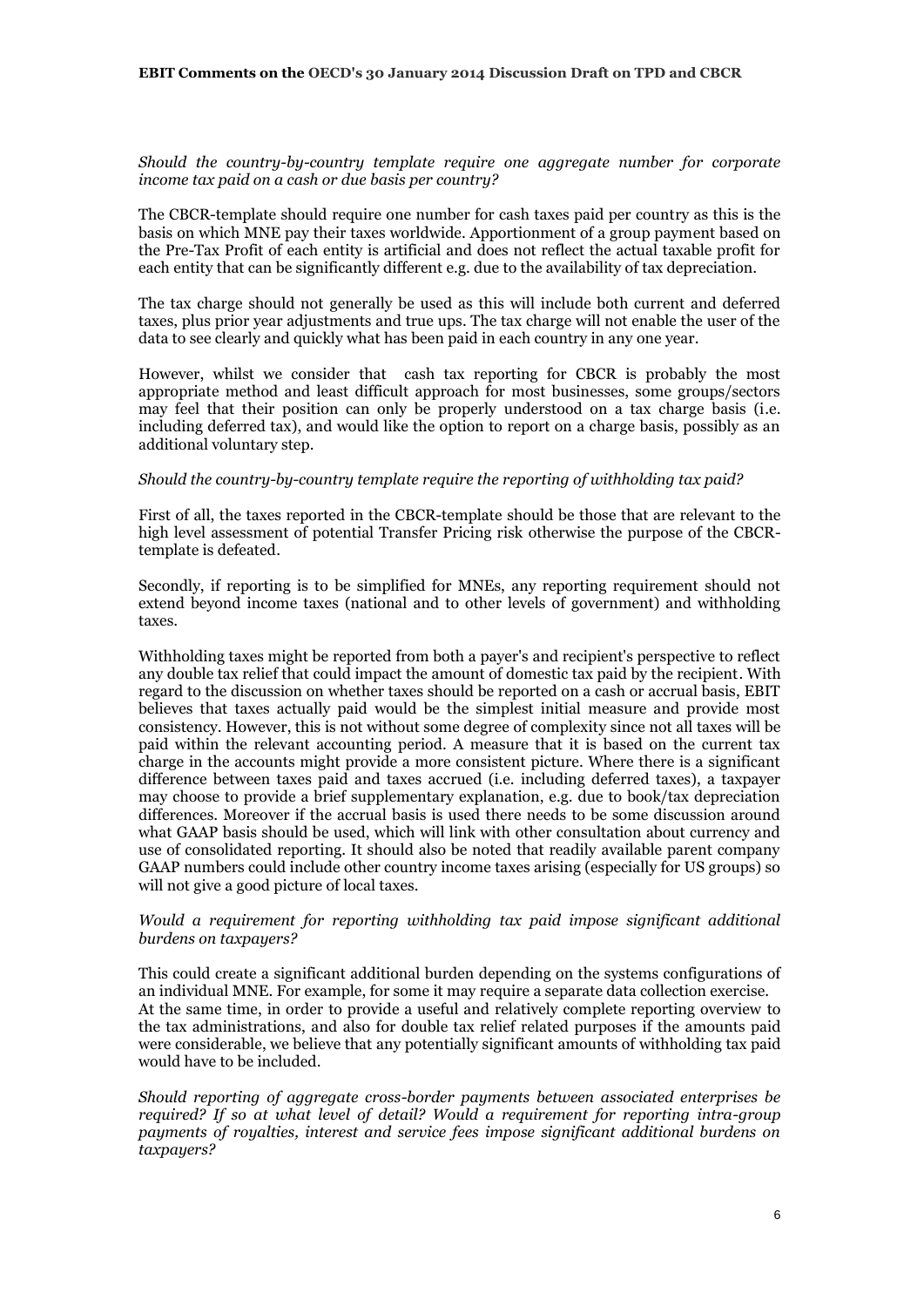According to EBIT, this type of information on cross-border payments between associated enterprises for tax administrations should according to Annex I and Annex II already be documented in the Master file and the local file, which in EBIT's view means an undesirable duplication of data, which does not add anything substantial to the risk assessment itself but would considerably increase the administrative burden of populating the CBCR-template. The level of detail proposed for the local file should be considered sufficient. EBIT reiterates that BEPS Action 13 calls for a CBCR-template that sets out "*the global allocation of the income, economic activity and taxes paid*".

In addition, the inclusion of a wider range of data points will significantly increase the compliance burden associated with completing the CBCR-template. Groups with a substantial number of Constituent Entities could ultimately report tens of thousands of separate pieces of data. EBIT opines that including columns for revenues, earnings before tax, cash tax paid, employee numbers and activity code should provide sufficient information for a high level risk assessment.

EBIT is also unclear about the relevance of some of the data requested in the template, for example, details of place of effective management or details of stated capital and accumulated earnings or tangible assets.

*Should the country-by-country template require reporting the nature of the business activities carried out in a jurisdiction? Are there any features of specialist sectors that would need to be accommodated in such an approach? Would a requirement for reporting the nature of the business activities carried out in a jurisdiction impose significant additional burdens on taxpayers? What other measures of economic activity should be reported?* 

EBIT would expect a CBCR template to include reference to the nature of the activity undertaken in each jurisdiction.

Sector-specific issues can have a direct impact on Transfer Pricing (e.g. price capping schemes/regulated markets/governments subsidies). The OECD should consider providing guidance to tax administrations for the interpretation of data specific to such industry sectors. EBIT also notes that information (such as revenues and earnings before tax) can have widely varying definitions across sectors of industry. Sufficient flexibility should be permitted to accommodate such differences.

# *C.2. Local file*

#### **D. Compliance issues**

#### *D.2. Time frame*

EBIT considers that if the CBCR-template is to be used for risk assessment purposes it seems to us not unreasonable to expect it by the end of the year and a day after the end of the relevant accounting period of the ultimate parent company of the Group. However, there should be additional time allowed for the preparation of the Master file and the local files.

We note that the EUJTPF recommendation was "The taxpayer should have to submit its EU Transfer Pricing Documentation to the tax administration only at the beginning of a tax audit or upon specific request. By contrast, when filing the tax return, a taxpayer may only be required to submit a short questionnaire or an appropriate risk assessment form."

EBIT is concerned that the proposed end of the year and a day after the end of the relevant accounting period of the ultimate parent company of the Group as deadline for the CBCR template mentioned in paragraph 28 of the Discussion Draft might be too tight for some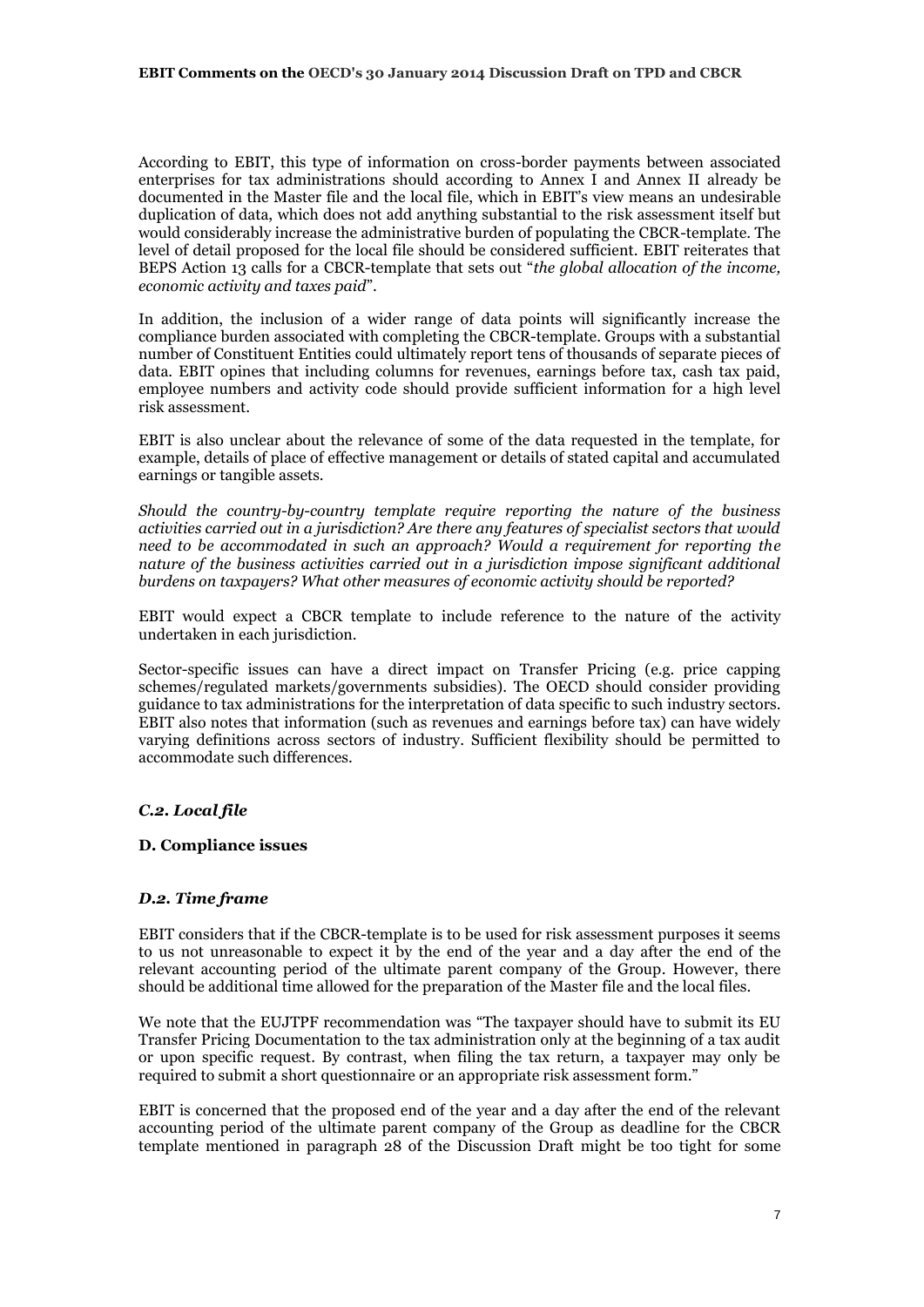African, Asian and Middle Eastern countries with no Transfer Pricing Documentation requirements, or e.g. in case of acquisitions or other special circumstances, and some degree of flexibility may be needed.

## *D.3. Materiality*

*Comments are requested as to whether any more specific guideline on materiality could be provided and what form such materiality standards could take.* 

EBIT supports the need to take account of materiality thresholds and supports the comments made by BIAC on this subject.

#### *D.5. Frequency of documentation updates*

*Comments are requested regarding reasonable measures that could be taken to simplify the documentation process. Is the suggestion in paragraph 34 helpful? Does it raise issues regarding consistent application of the most appropriate transfer pricing method?*

EBIT generally welcomes the pragmatic suggestion in paragraph 34. We note that whilst the Master file may be easier to maintain and not be entirely rewritten regularly, the CBCRtemplate and financial data for the comparables would have to be updated annually, which is nevertheless burdensome and time consuming.

#### *D.6. Language*

*Comments are requested regarding the most appropriate approach to translation requirements, considering the need of both taxpayers and governments.*

On the important issue of language, EBIT believes that the compromise approach proposed in the Discussion Draft i.e. the Master file being in English but local files being in local language is appropriate, which is also consistent with the recommendations of the EUTPF, although we would also welcome the option for local files being in English, as this would considerably simplify and streamline the process further. For clarity, EBIT would be grateful for confirmation that the CBCR template would be in any case be in English, even if it were not to be part of the Master file.

#### *D.8 Confidentiality*

*Comments are requested as to measures that can be taken to safeguard the confidentiality of sensitive information without limiting tax administration access to relevant information.*

There needs to be an absolute guarantee of confidentiality, and this would include provision to restrict the sharing of information with tax administrations where confidentiality cannot be relied on whether as a result of domestic legislation requiring disclosure of tax information or otherwise. On distribution of data, we would expect sharing with treaty partners, subject to confidentiality, and supply on request to other territories where there are relevant subsidiaries and there is no tax treaty with automatic exchange of information, but the subsidiary is either in the EU, or in a country which has signed a TIEA, or which together with the parent country is a signatory of the Mutual Administrative Assistance Convention on tax matters We strongly believe there should be some restriction on sharing with every tax jurisdiction where there are no material local subsidiaries or activities.

#### *D.9. Other issues*

EBIT is concerned with the proposed dismissal of multi-country analyses in paragraph 42 of the Discussion Draft. An approach favouring the use of local comparables will not only significantly increase the compliance burden, but could also result in multiple anomalies and inconsistencies. Some small countries might not have any/sufficient third party comparables publicly available at the country level, or the practicality of finding a reasonable local comparable may be limited.